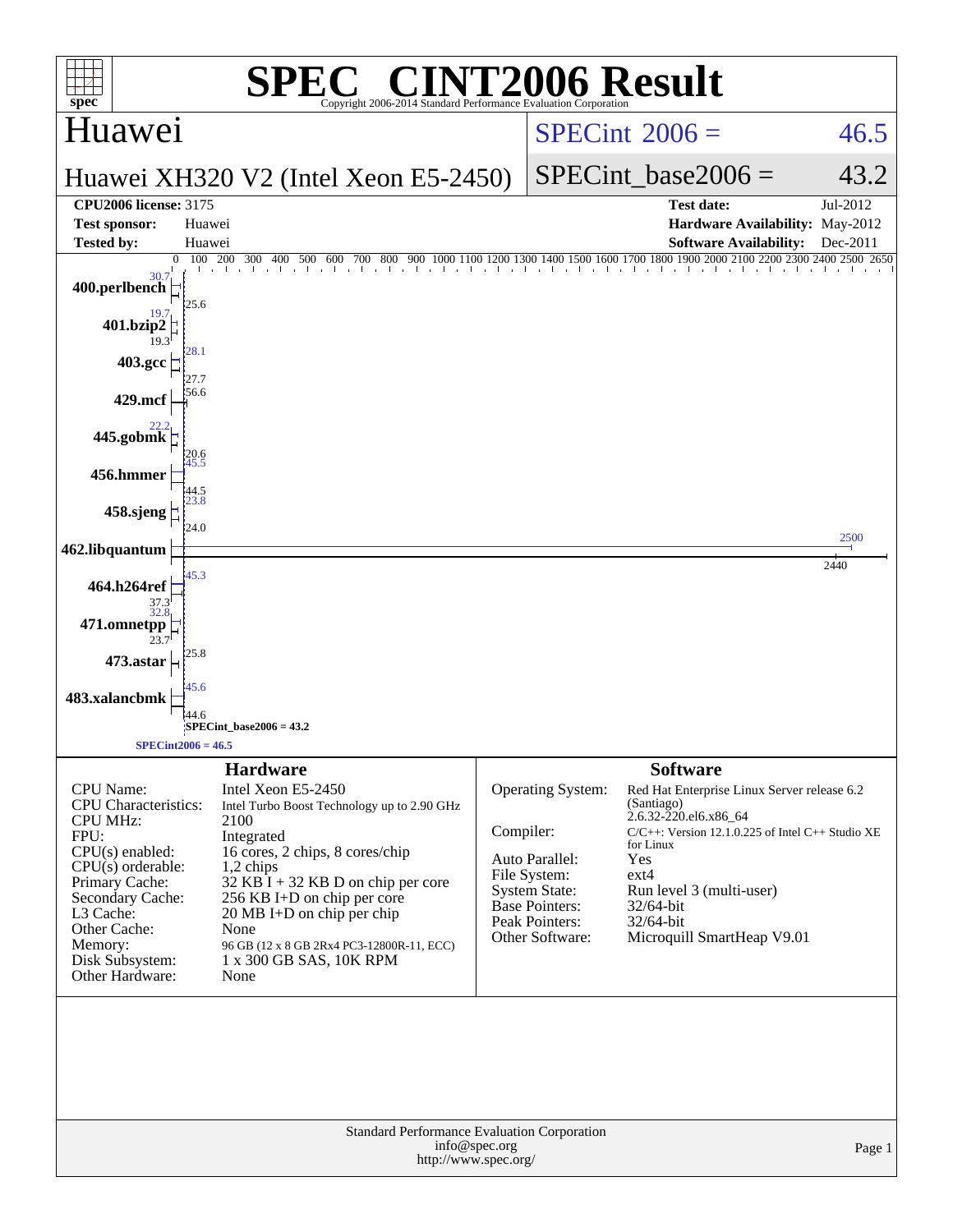

### Huawei

## $SPECint2006 = 46.5$  $SPECint2006 = 46.5$

Huawei XH320 V2 (Intel Xeon E5-2450)

SPECint base2006 =  $43.2$ 

**[CPU2006 license:](http://www.spec.org/auto/cpu2006/Docs/result-fields.html#CPU2006license)** 3175 **[Test date:](http://www.spec.org/auto/cpu2006/Docs/result-fields.html#Testdate)** Jul-2012

**[Test sponsor:](http://www.spec.org/auto/cpu2006/Docs/result-fields.html#Testsponsor)** Huawei **[Hardware Availability:](http://www.spec.org/auto/cpu2006/Docs/result-fields.html#HardwareAvailability)** May-2012 **[Tested by:](http://www.spec.org/auto/cpu2006/Docs/result-fields.html#Testedby)** Huawei **[Software Availability:](http://www.spec.org/auto/cpu2006/Docs/result-fields.html#SoftwareAvailability)** Dec-2011

### **[Results Table](http://www.spec.org/auto/cpu2006/Docs/result-fields.html#ResultsTable)**

|                                                                                                          | <b>Base</b>    |              |                |       |                | <b>Peak</b> |                |              |                |              |                |              |
|----------------------------------------------------------------------------------------------------------|----------------|--------------|----------------|-------|----------------|-------------|----------------|--------------|----------------|--------------|----------------|--------------|
| <b>Benchmark</b>                                                                                         | <b>Seconds</b> | <b>Ratio</b> | <b>Seconds</b> | Ratio | <b>Seconds</b> | Ratio       | <b>Seconds</b> | <b>Ratio</b> | <b>Seconds</b> | <b>Ratio</b> | <b>Seconds</b> | <b>Ratio</b> |
| 400.perlbench                                                                                            | 381            | 25.6         | 381            | 25.6  | 382            | 25.6        | 319            | 30.7         | 319            | 30.6         | 319            | 30.7         |
| 401.bzip2                                                                                                | 501            | 19.3         | 500            | 19.3  | 500            | 19.3        | 489            | 19.7         | 489            | 19.7         | 488            | 19.8         |
| $403.\mathrm{gcc}$                                                                                       | 290            | 27.7         | 290            | 27.7  | 291            | 27.7        | 287            | 28.1         | 287            | 28.1         | 287            | 28.1         |
| $429$ mcf                                                                                                | 160            | 57.0         | 161            | 56.5  | 161            | 56.6        | 160            | 57.0         | 161            | 56.5         | <b>161</b>     | 56.6         |
| $445$ .gobmk                                                                                             | 508            | 20.6         | 508            | 20.6  | 508            | 20.6        | 473            | 22.2         | 473            | 22.2         | 473            | 22.2         |
| 456.hmmer                                                                                                | 210            | 44.5         | 209            | 44.6  | 210            | 44.5        | 205            | 45.6         | 205            | 45.5         | 205            | 45.5         |
| $458$ .sjeng                                                                                             | 503            | 24.0         | 504            | 24.0  | 503            | 24.0        | 509            | 23.8         | 508            | 23.8         | 509            | 23.8         |
| 462.libquantum                                                                                           | 7.89           | 2630         | 8.49           | 2440  | 8.49           | 2440        | 8.29           | 2500         | 8.29           | 2500         | 8.29           | 2500         |
| 464.h264ref                                                                                              | 593            | 37.3         | 586            | 37.8  | 593            | 37.3        | 488            | 45.3         | 479            | 46.2         | 491            | 45.1         |
| 471.omnetpp                                                                                              | 264            | 23.7         | 263            | 23.7  | 265            | 23.6        | 190            | 32.9         | 192            | 32.5         | 191            | <u>32.8</u>  |
| $473$ . astar                                                                                            | 272            | 25.8         | 271            | 25.9  | 272            | 25.8        | 272            | 25.8         | 271            | 25.9         | 272            | 25.8         |
| 483.xalancbmk                                                                                            | 158            | 43.8         | 154            | 44.8  | 155            | 44.6        | 151            | 45.6         | 151            | 45.7         | 151            | 45.6         |
| Results appear in the order in which they were run. Bold underlined text indicates a median measurement. |                |              |                |       |                |             |                |              |                |              |                |              |

### **[Operating System Notes](http://www.spec.org/auto/cpu2006/Docs/result-fields.html#OperatingSystemNotes)**

 Stack size set to unlimited using "ulimit -s unlimited" Transparent Huge Pages enabled with: echo always > /sys/kernel/mm/redhat\_transparent\_hugepage/enabled Select only test related files when installing the operating system

### **[Platform Notes](http://www.spec.org/auto/cpu2006/Docs/result-fields.html#PlatformNotes)**

 BIOS configuration: Intel Hyper-Threading set to Disabled Set Power Efficiency Mode to Performance Sysinfo program /spec/config/sysinfo.rev6800 \$Rev: 6800 \$ \$Date:: 2011-10-11 #\$ 6f2ebdff5032aaa42e583f96b07f99d3 running on DH310-2 Sat Jun 30 18:47:30 2012 This section contains SUT (System Under Test) info as seen by some common utilities. To remove or add to this section, see: <http://www.spec.org/cpu2006/Docs/config.html#sysinfo> From /proc/cpuinfo model name : Intel(R) Xeon(R) CPU E5-2450 0 @ 2.10GHz 2 "physical id"s (chips) 16 "processors" cores, siblings (Caution: counting these is hw and system dependent. The following excerpts from /proc/cpuinfo might not be reliable. Use with caution.) cpu cores : 8 siblings : 8 Continued on next page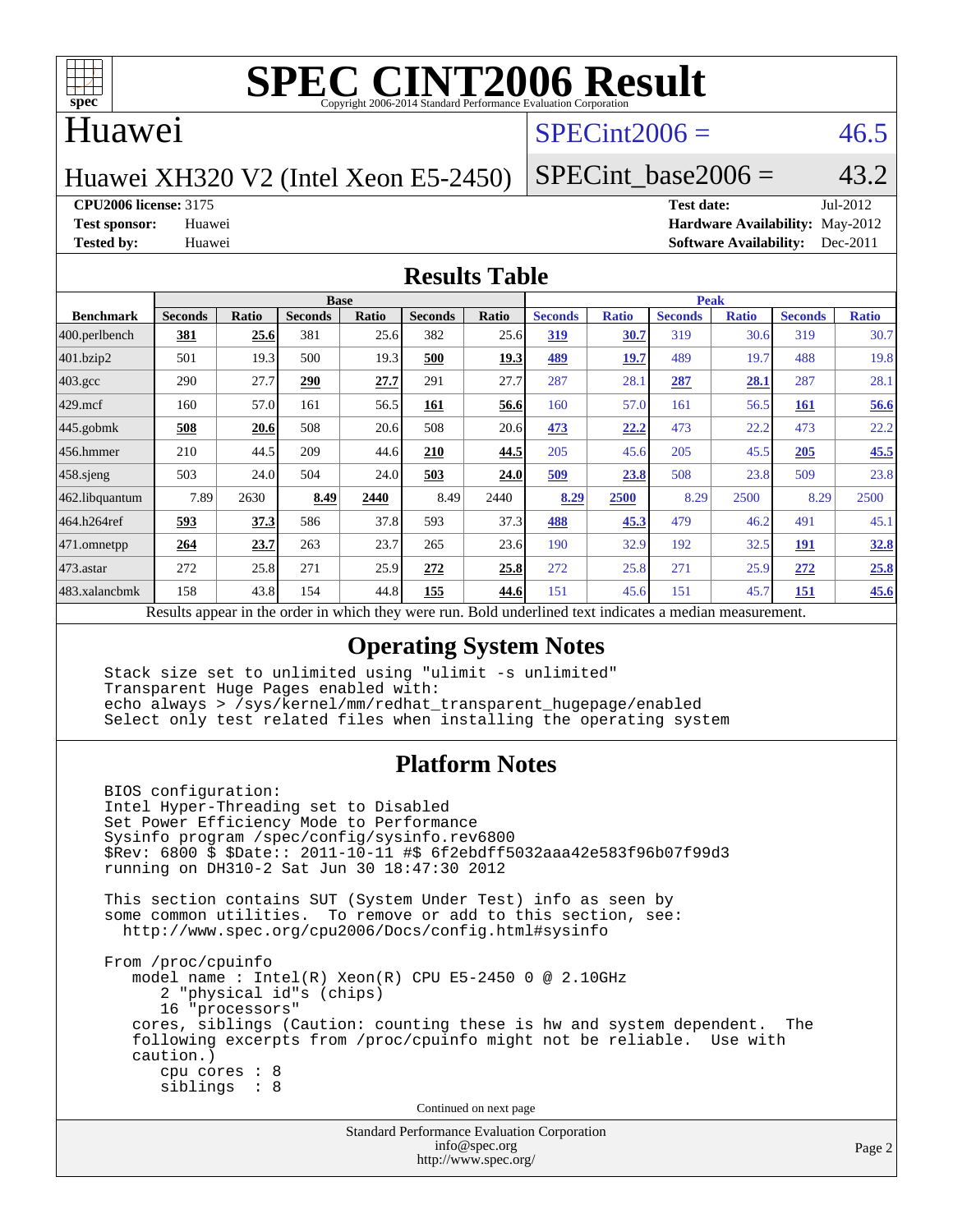### Huawei

 $SPECint2006 = 46.5$  $SPECint2006 = 46.5$ 

Huawei XH320 V2 (Intel Xeon E5-2450)

SPECint base2006 =  $43.2$ 

| <b>Test sponsor:</b> | Huawei |
|----------------------|--------|
| <b>Tested by:</b>    | Huawei |

**[CPU2006 license:](http://www.spec.org/auto/cpu2006/Docs/result-fields.html#CPU2006license)** 3175 **[Test date:](http://www.spec.org/auto/cpu2006/Docs/result-fields.html#Testdate)** Jul-2012 **[Hardware Availability:](http://www.spec.org/auto/cpu2006/Docs/result-fields.html#HardwareAvailability)** May-2012 **[Software Availability:](http://www.spec.org/auto/cpu2006/Docs/result-fields.html#SoftwareAvailability)** Dec-2011

### **[Platform Notes \(Continued\)](http://www.spec.org/auto/cpu2006/Docs/result-fields.html#PlatformNotes)**

 physical 0: cores 0 1 2 3 4 5 6 7 physical 1: cores 0 1 2 3 4 5 6 7 cache size : 20480 KB

From /proc/meminfo<br>MemTotal: 99030424 kB HugePages\_Total: 0<br>Hugepagesize: 2048 kB Hugepagesize:

 From /etc/\*release\* /etc/\*version\* redhat-release: Red Hat Enterprise Linux Server release 6.2 (Santiago) system-release: Red Hat Enterprise Linux Server release 6.2 (Santiago) system-release-cpe: cpe:/o:redhat:enterprise\_linux:6server:ga:server

 uname -a: Linux DH310-2 2.6.32-220.el6.x86\_64 #1 SMP Wed Nov 9 08:03:13 EST 2011 x86\_64 x86\_64 x86\_64 GNU/Linux

run-level 3 Jun 29 17:42

 SPEC is set to: /spec Filesystem Type Size Used Avail Use% Mounted on<br>
/dev/sda1 ext4 289G 23G 252G 9% / ext4 289G 23G 252G

Additional information from dmidecode:

(End of data from sysinfo program)

### **[General Notes](http://www.spec.org/auto/cpu2006/Docs/result-fields.html#GeneralNotes)**

Environment variables set by runspec before the start of the run: KMP\_AFFINITY = "granularity=fine,compact,0,1" LD\_LIBRARY\_PATH = "/spec/libs/32:/spec/libs/64" OMP\_NUM\_THREADS = "16"

 Binaries compiled on a system with 2 x Xeon X5645 CPU + 16GB memory using RHEL 6.1

## **[Base Compiler Invocation](http://www.spec.org/auto/cpu2006/Docs/result-fields.html#BaseCompilerInvocation)**

[C benchmarks](http://www.spec.org/auto/cpu2006/Docs/result-fields.html#Cbenchmarks): icc  $-m64$ 

[C++ benchmarks:](http://www.spec.org/auto/cpu2006/Docs/result-fields.html#CXXbenchmarks) [icpc -m64](http://www.spec.org/cpu2006/results/res2012q3/cpu2006-20120723-23817.flags.html#user_CXXbase_intel_icpc_64bit_fc66a5337ce925472a5c54ad6a0de310)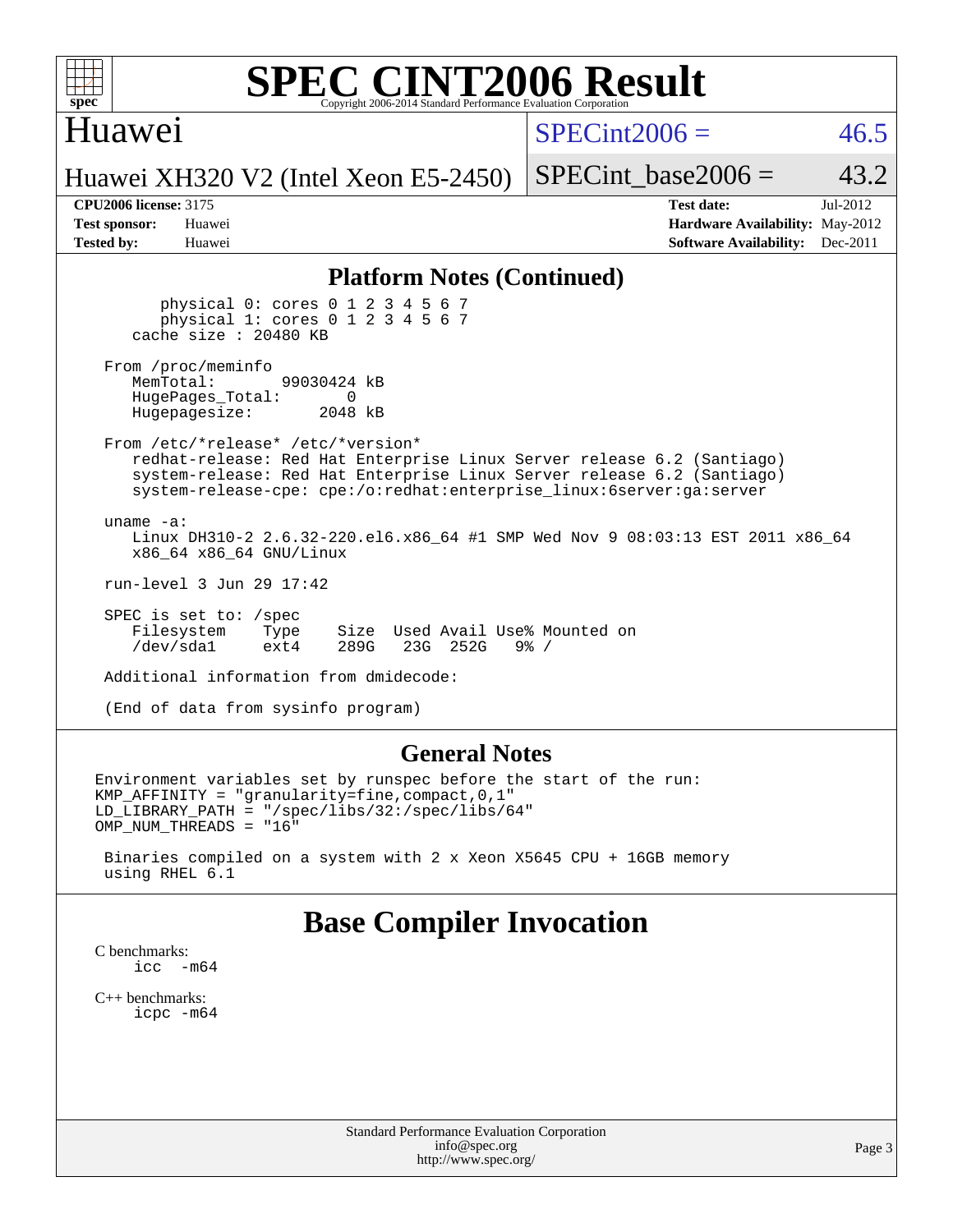

### Huawei

 $SPECint2006 = 46.5$  $SPECint2006 = 46.5$ 

Huawei XH320 V2 (Intel Xeon E5-2450)

SPECint base2006 =  $43.2$ 

**[CPU2006 license:](http://www.spec.org/auto/cpu2006/Docs/result-fields.html#CPU2006license)** 3175 **[Test date:](http://www.spec.org/auto/cpu2006/Docs/result-fields.html#Testdate)** Jul-2012 **[Test sponsor:](http://www.spec.org/auto/cpu2006/Docs/result-fields.html#Testsponsor)** Huawei **[Hardware Availability:](http://www.spec.org/auto/cpu2006/Docs/result-fields.html#HardwareAvailability)** May-2012 **[Tested by:](http://www.spec.org/auto/cpu2006/Docs/result-fields.html#Testedby)** Huawei **[Software Availability:](http://www.spec.org/auto/cpu2006/Docs/result-fields.html#SoftwareAvailability)** Dec-2011

### **[Base Portability Flags](http://www.spec.org/auto/cpu2006/Docs/result-fields.html#BasePortabilityFlags)**

 400.perlbench: [-DSPEC\\_CPU\\_LP64](http://www.spec.org/cpu2006/results/res2012q3/cpu2006-20120723-23817.flags.html#b400.perlbench_basePORTABILITY_DSPEC_CPU_LP64) [-DSPEC\\_CPU\\_LINUX\\_X64](http://www.spec.org/cpu2006/results/res2012q3/cpu2006-20120723-23817.flags.html#b400.perlbench_baseCPORTABILITY_DSPEC_CPU_LINUX_X64) 401.bzip2: [-DSPEC\\_CPU\\_LP64](http://www.spec.org/cpu2006/results/res2012q3/cpu2006-20120723-23817.flags.html#suite_basePORTABILITY401_bzip2_DSPEC_CPU_LP64) 403.gcc: [-DSPEC\\_CPU\\_LP64](http://www.spec.org/cpu2006/results/res2012q3/cpu2006-20120723-23817.flags.html#suite_basePORTABILITY403_gcc_DSPEC_CPU_LP64) 429.mcf: [-DSPEC\\_CPU\\_LP64](http://www.spec.org/cpu2006/results/res2012q3/cpu2006-20120723-23817.flags.html#suite_basePORTABILITY429_mcf_DSPEC_CPU_LP64) 445.gobmk: [-DSPEC\\_CPU\\_LP64](http://www.spec.org/cpu2006/results/res2012q3/cpu2006-20120723-23817.flags.html#suite_basePORTABILITY445_gobmk_DSPEC_CPU_LP64) 456.hmmer: [-DSPEC\\_CPU\\_LP64](http://www.spec.org/cpu2006/results/res2012q3/cpu2006-20120723-23817.flags.html#suite_basePORTABILITY456_hmmer_DSPEC_CPU_LP64) 458.sjeng: [-DSPEC\\_CPU\\_LP64](http://www.spec.org/cpu2006/results/res2012q3/cpu2006-20120723-23817.flags.html#suite_basePORTABILITY458_sjeng_DSPEC_CPU_LP64) 462.libquantum: [-DSPEC\\_CPU\\_LP64](http://www.spec.org/cpu2006/results/res2012q3/cpu2006-20120723-23817.flags.html#suite_basePORTABILITY462_libquantum_DSPEC_CPU_LP64) [-DSPEC\\_CPU\\_LINUX](http://www.spec.org/cpu2006/results/res2012q3/cpu2006-20120723-23817.flags.html#b462.libquantum_baseCPORTABILITY_DSPEC_CPU_LINUX) 464.h264ref: [-DSPEC\\_CPU\\_LP64](http://www.spec.org/cpu2006/results/res2012q3/cpu2006-20120723-23817.flags.html#suite_basePORTABILITY464_h264ref_DSPEC_CPU_LP64) 471.omnetpp: [-DSPEC\\_CPU\\_LP64](http://www.spec.org/cpu2006/results/res2012q3/cpu2006-20120723-23817.flags.html#suite_basePORTABILITY471_omnetpp_DSPEC_CPU_LP64) 473.astar: [-DSPEC\\_CPU\\_LP64](http://www.spec.org/cpu2006/results/res2012q3/cpu2006-20120723-23817.flags.html#suite_basePORTABILITY473_astar_DSPEC_CPU_LP64) 483.xalancbmk: [-DSPEC\\_CPU\\_LP64](http://www.spec.org/cpu2006/results/res2012q3/cpu2006-20120723-23817.flags.html#suite_basePORTABILITY483_xalancbmk_DSPEC_CPU_LP64) [-DSPEC\\_CPU\\_LINUX](http://www.spec.org/cpu2006/results/res2012q3/cpu2006-20120723-23817.flags.html#b483.xalancbmk_baseCXXPORTABILITY_DSPEC_CPU_LINUX)

### **[Base Optimization Flags](http://www.spec.org/auto/cpu2006/Docs/result-fields.html#BaseOptimizationFlags)**

[C benchmarks](http://www.spec.org/auto/cpu2006/Docs/result-fields.html#Cbenchmarks):

[-xSSE4.2](http://www.spec.org/cpu2006/results/res2012q3/cpu2006-20120723-23817.flags.html#user_CCbase_f-xSSE42_f91528193cf0b216347adb8b939d4107) [-ipo](http://www.spec.org/cpu2006/results/res2012q3/cpu2006-20120723-23817.flags.html#user_CCbase_f-ipo) [-O3](http://www.spec.org/cpu2006/results/res2012q3/cpu2006-20120723-23817.flags.html#user_CCbase_f-O3) [-no-prec-div](http://www.spec.org/cpu2006/results/res2012q3/cpu2006-20120723-23817.flags.html#user_CCbase_f-no-prec-div) [-parallel](http://www.spec.org/cpu2006/results/res2012q3/cpu2006-20120723-23817.flags.html#user_CCbase_f-parallel) [-opt-prefetch](http://www.spec.org/cpu2006/results/res2012q3/cpu2006-20120723-23817.flags.html#user_CCbase_f-opt-prefetch) [-auto-p32](http://www.spec.org/cpu2006/results/res2012q3/cpu2006-20120723-23817.flags.html#user_CCbase_f-auto-p32)

[C++ benchmarks:](http://www.spec.org/auto/cpu2006/Docs/result-fields.html#CXXbenchmarks)

[-xSSE4.2](http://www.spec.org/cpu2006/results/res2012q3/cpu2006-20120723-23817.flags.html#user_CXXbase_f-xSSE42_f91528193cf0b216347adb8b939d4107) [-ipo](http://www.spec.org/cpu2006/results/res2012q3/cpu2006-20120723-23817.flags.html#user_CXXbase_f-ipo) [-O3](http://www.spec.org/cpu2006/results/res2012q3/cpu2006-20120723-23817.flags.html#user_CXXbase_f-O3) [-no-prec-div](http://www.spec.org/cpu2006/results/res2012q3/cpu2006-20120723-23817.flags.html#user_CXXbase_f-no-prec-div) [-opt-prefetch](http://www.spec.org/cpu2006/results/res2012q3/cpu2006-20120723-23817.flags.html#user_CXXbase_f-opt-prefetch) [-auto-p32](http://www.spec.org/cpu2006/results/res2012q3/cpu2006-20120723-23817.flags.html#user_CXXbase_f-auto-p32) [-Wl,-z,muldefs](http://www.spec.org/cpu2006/results/res2012q3/cpu2006-20120723-23817.flags.html#user_CXXbase_link_force_multiple1_74079c344b956b9658436fd1b6dd3a8a) [-L/smartheap -lsmartheap64](http://www.spec.org/cpu2006/results/res2012q3/cpu2006-20120723-23817.flags.html#user_CXXbase_SmartHeap64_5e654037dadeae1fe403ab4b4466e60b)

### **[Base Other Flags](http://www.spec.org/auto/cpu2006/Docs/result-fields.html#BaseOtherFlags)**

[C benchmarks](http://www.spec.org/auto/cpu2006/Docs/result-fields.html#Cbenchmarks):

403.gcc: [-Dalloca=\\_alloca](http://www.spec.org/cpu2006/results/res2012q3/cpu2006-20120723-23817.flags.html#b403.gcc_baseEXTRA_CFLAGS_Dalloca_be3056838c12de2578596ca5467af7f3)

## **[Peak Compiler Invocation](http://www.spec.org/auto/cpu2006/Docs/result-fields.html#PeakCompilerInvocation)**

[C benchmarks \(except as noted below\)](http://www.spec.org/auto/cpu2006/Docs/result-fields.html#Cbenchmarksexceptasnotedbelow):

icc  $-m64$ 

400.perlbench: [icc -m32](http://www.spec.org/cpu2006/results/res2012q3/cpu2006-20120723-23817.flags.html#user_peakCCLD400_perlbench_intel_icc_a6a621f8d50482236b970c6ac5f55f93)

445.gobmk: [icc -m32](http://www.spec.org/cpu2006/results/res2012q3/cpu2006-20120723-23817.flags.html#user_peakCCLD445_gobmk_intel_icc_a6a621f8d50482236b970c6ac5f55f93)

464.h264ref: [icc -m32](http://www.spec.org/cpu2006/results/res2012q3/cpu2006-20120723-23817.flags.html#user_peakCCLD464_h264ref_intel_icc_a6a621f8d50482236b970c6ac5f55f93)

[C++ benchmarks \(except as noted below\):](http://www.spec.org/auto/cpu2006/Docs/result-fields.html#CXXbenchmarksexceptasnotedbelow) [icpc -m32](http://www.spec.org/cpu2006/results/res2012q3/cpu2006-20120723-23817.flags.html#user_CXXpeak_intel_icpc_4e5a5ef1a53fd332b3c49e69c3330699)

473.astar: [icpc -m64](http://www.spec.org/cpu2006/results/res2012q3/cpu2006-20120723-23817.flags.html#user_peakCXXLD473_astar_intel_icpc_64bit_fc66a5337ce925472a5c54ad6a0de310)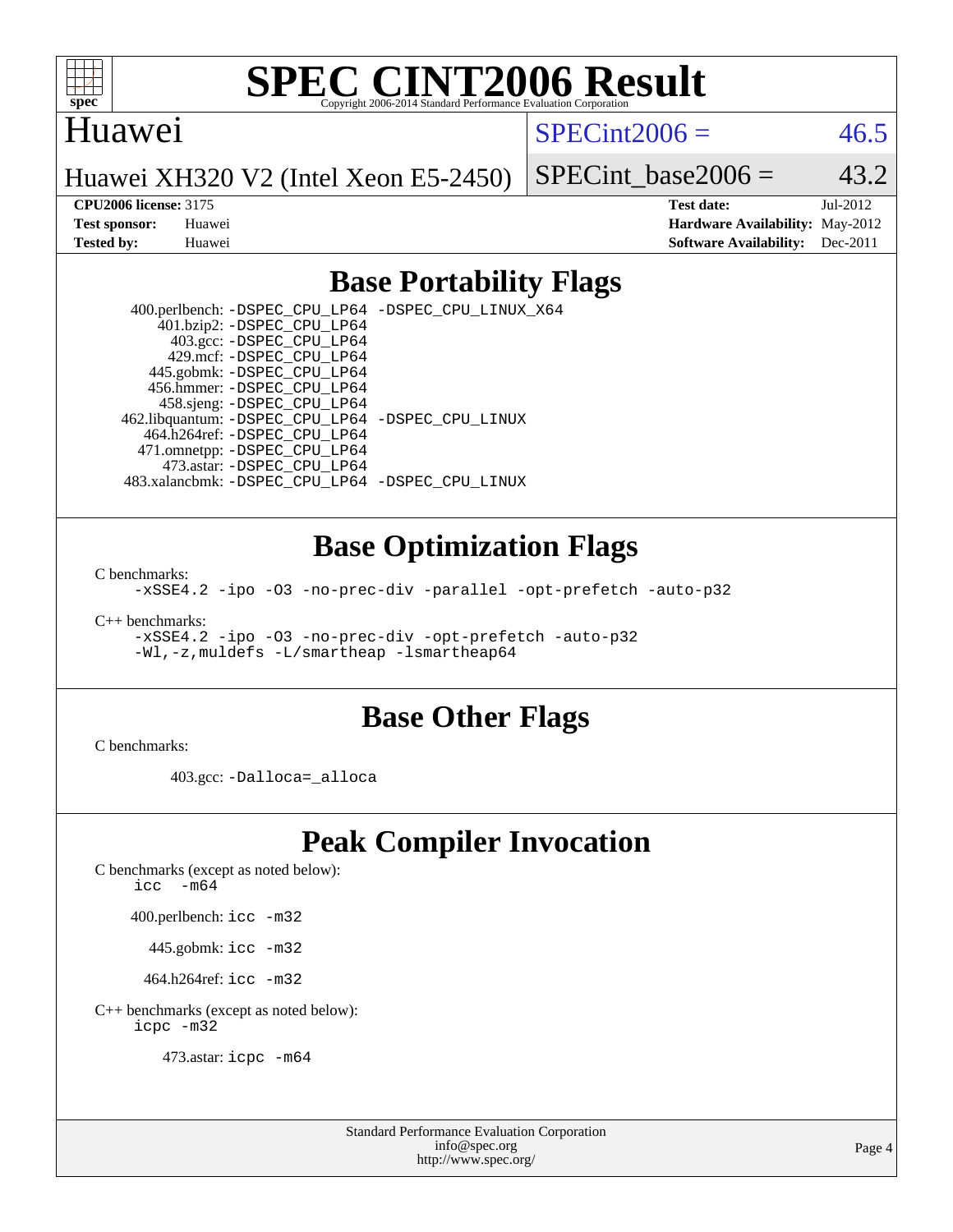

### Huawei

 $SPECint2006 = 46.5$  $SPECint2006 = 46.5$ 

Huawei XH320 V2 (Intel Xeon E5-2450)

SPECint base2006 =  $43.2$ 

**[CPU2006 license:](http://www.spec.org/auto/cpu2006/Docs/result-fields.html#CPU2006license)** 3175 **[Test date:](http://www.spec.org/auto/cpu2006/Docs/result-fields.html#Testdate)** Jul-2012 **[Test sponsor:](http://www.spec.org/auto/cpu2006/Docs/result-fields.html#Testsponsor)** Huawei **[Hardware Availability:](http://www.spec.org/auto/cpu2006/Docs/result-fields.html#HardwareAvailability)** May-2012 **[Tested by:](http://www.spec.org/auto/cpu2006/Docs/result-fields.html#Testedby)** Huawei **[Software Availability:](http://www.spec.org/auto/cpu2006/Docs/result-fields.html#SoftwareAvailability)** Dec-2011

## **[Peak Portability Flags](http://www.spec.org/auto/cpu2006/Docs/result-fields.html#PeakPortabilityFlags)**

 400.perlbench: [-DSPEC\\_CPU\\_LINUX\\_IA32](http://www.spec.org/cpu2006/results/res2012q3/cpu2006-20120723-23817.flags.html#b400.perlbench_peakCPORTABILITY_DSPEC_CPU_LINUX_IA32) 401.bzip2: [-DSPEC\\_CPU\\_LP64](http://www.spec.org/cpu2006/results/res2012q3/cpu2006-20120723-23817.flags.html#suite_peakPORTABILITY401_bzip2_DSPEC_CPU_LP64) 403.gcc: [-DSPEC\\_CPU\\_LP64](http://www.spec.org/cpu2006/results/res2012q3/cpu2006-20120723-23817.flags.html#suite_peakPORTABILITY403_gcc_DSPEC_CPU_LP64) 429.mcf: [-DSPEC\\_CPU\\_LP64](http://www.spec.org/cpu2006/results/res2012q3/cpu2006-20120723-23817.flags.html#suite_peakPORTABILITY429_mcf_DSPEC_CPU_LP64) 456.hmmer: [-DSPEC\\_CPU\\_LP64](http://www.spec.org/cpu2006/results/res2012q3/cpu2006-20120723-23817.flags.html#suite_peakPORTABILITY456_hmmer_DSPEC_CPU_LP64) 458.sjeng: [-DSPEC\\_CPU\\_LP64](http://www.spec.org/cpu2006/results/res2012q3/cpu2006-20120723-23817.flags.html#suite_peakPORTABILITY458_sjeng_DSPEC_CPU_LP64) 462.libquantum: [-DSPEC\\_CPU\\_LP64](http://www.spec.org/cpu2006/results/res2012q3/cpu2006-20120723-23817.flags.html#suite_peakPORTABILITY462_libquantum_DSPEC_CPU_LP64) [-DSPEC\\_CPU\\_LINUX](http://www.spec.org/cpu2006/results/res2012q3/cpu2006-20120723-23817.flags.html#b462.libquantum_peakCPORTABILITY_DSPEC_CPU_LINUX) 473.astar: [-DSPEC\\_CPU\\_LP64](http://www.spec.org/cpu2006/results/res2012q3/cpu2006-20120723-23817.flags.html#suite_peakPORTABILITY473_astar_DSPEC_CPU_LP64) 483.xalancbmk: [-DSPEC\\_CPU\\_LINUX](http://www.spec.org/cpu2006/results/res2012q3/cpu2006-20120723-23817.flags.html#b483.xalancbmk_peakCXXPORTABILITY_DSPEC_CPU_LINUX)

## **[Peak Optimization Flags](http://www.spec.org/auto/cpu2006/Docs/result-fields.html#PeakOptimizationFlags)**

[C benchmarks](http://www.spec.org/auto/cpu2006/Docs/result-fields.html#Cbenchmarks):

Standard Performance Evaluation Corporation [info@spec.org](mailto:info@spec.org) 400.perlbench: [-xSSE4.2](http://www.spec.org/cpu2006/results/res2012q3/cpu2006-20120723-23817.flags.html#user_peakPASS2_CFLAGSPASS2_LDCFLAGS400_perlbench_f-xSSE42_f91528193cf0b216347adb8b939d4107)(pass 2) [-prof-gen](http://www.spec.org/cpu2006/results/res2012q3/cpu2006-20120723-23817.flags.html#user_peakPASS1_CFLAGSPASS1_LDCFLAGS400_perlbench_prof_gen_e43856698f6ca7b7e442dfd80e94a8fc)(pass 1) [-ipo](http://www.spec.org/cpu2006/results/res2012q3/cpu2006-20120723-23817.flags.html#user_peakPASS2_CFLAGSPASS2_LDCFLAGS400_perlbench_f-ipo)(pass 2) [-O3](http://www.spec.org/cpu2006/results/res2012q3/cpu2006-20120723-23817.flags.html#user_peakPASS2_CFLAGSPASS2_LDCFLAGS400_perlbench_f-O3)(pass 2) [-no-prec-div](http://www.spec.org/cpu2006/results/res2012q3/cpu2006-20120723-23817.flags.html#user_peakPASS2_CFLAGSPASS2_LDCFLAGS400_perlbench_f-no-prec-div)(pass 2) [-prof-use](http://www.spec.org/cpu2006/results/res2012q3/cpu2006-20120723-23817.flags.html#user_peakPASS2_CFLAGSPASS2_LDCFLAGS400_perlbench_prof_use_bccf7792157ff70d64e32fe3e1250b55)(pass 2) [-opt-prefetch](http://www.spec.org/cpu2006/results/res2012q3/cpu2006-20120723-23817.flags.html#user_peakCOPTIMIZE400_perlbench_f-opt-prefetch) [-ansi-alias](http://www.spec.org/cpu2006/results/res2012q3/cpu2006-20120723-23817.flags.html#user_peakCOPTIMIZE400_perlbench_f-ansi-alias) 401.bzip2: [-xSSE4.2](http://www.spec.org/cpu2006/results/res2012q3/cpu2006-20120723-23817.flags.html#user_peakPASS2_CFLAGSPASS2_LDCFLAGS401_bzip2_f-xSSE42_f91528193cf0b216347adb8b939d4107)(pass 2) [-prof-gen](http://www.spec.org/cpu2006/results/res2012q3/cpu2006-20120723-23817.flags.html#user_peakPASS1_CFLAGSPASS1_LDCFLAGS401_bzip2_prof_gen_e43856698f6ca7b7e442dfd80e94a8fc)(pass 1) [-ipo](http://www.spec.org/cpu2006/results/res2012q3/cpu2006-20120723-23817.flags.html#user_peakPASS2_CFLAGSPASS2_LDCFLAGS401_bzip2_f-ipo)(pass 2) [-O3](http://www.spec.org/cpu2006/results/res2012q3/cpu2006-20120723-23817.flags.html#user_peakPASS2_CFLAGSPASS2_LDCFLAGS401_bzip2_f-O3)(pass 2) [-no-prec-div](http://www.spec.org/cpu2006/results/res2012q3/cpu2006-20120723-23817.flags.html#user_peakCOPTIMIZEPASS2_CFLAGSPASS2_LDCFLAGS401_bzip2_f-no-prec-div) [-prof-use](http://www.spec.org/cpu2006/results/res2012q3/cpu2006-20120723-23817.flags.html#user_peakPASS2_CFLAGSPASS2_LDCFLAGS401_bzip2_prof_use_bccf7792157ff70d64e32fe3e1250b55)(pass 2) [-auto-ilp32](http://www.spec.org/cpu2006/results/res2012q3/cpu2006-20120723-23817.flags.html#user_peakCOPTIMIZE401_bzip2_f-auto-ilp32) [-opt-prefetch](http://www.spec.org/cpu2006/results/res2012q3/cpu2006-20120723-23817.flags.html#user_peakCOPTIMIZE401_bzip2_f-opt-prefetch) [-ansi-alias](http://www.spec.org/cpu2006/results/res2012q3/cpu2006-20120723-23817.flags.html#user_peakCOPTIMIZE401_bzip2_f-ansi-alias) 403.gcc: [-xAVX](http://www.spec.org/cpu2006/results/res2012q3/cpu2006-20120723-23817.flags.html#user_peakCOPTIMIZE403_gcc_f-xAVX) [-ipo](http://www.spec.org/cpu2006/results/res2012q3/cpu2006-20120723-23817.flags.html#user_peakCOPTIMIZE403_gcc_f-ipo) [-O3](http://www.spec.org/cpu2006/results/res2012q3/cpu2006-20120723-23817.flags.html#user_peakCOPTIMIZE403_gcc_f-O3) [-no-prec-div](http://www.spec.org/cpu2006/results/res2012q3/cpu2006-20120723-23817.flags.html#user_peakCOPTIMIZE403_gcc_f-no-prec-div) [-inline-calloc](http://www.spec.org/cpu2006/results/res2012q3/cpu2006-20120723-23817.flags.html#user_peakCOPTIMIZE403_gcc_f-inline-calloc) [-opt-malloc-options=3](http://www.spec.org/cpu2006/results/res2012q3/cpu2006-20120723-23817.flags.html#user_peakCOPTIMIZE403_gcc_f-opt-malloc-options_13ab9b803cf986b4ee62f0a5998c2238) [-auto-ilp32](http://www.spec.org/cpu2006/results/res2012q3/cpu2006-20120723-23817.flags.html#user_peakCOPTIMIZE403_gcc_f-auto-ilp32)  $429$ .mcf: basepeak = yes 445.gobmk: [-xSSE4.2](http://www.spec.org/cpu2006/results/res2012q3/cpu2006-20120723-23817.flags.html#user_peakPASS2_CFLAGSPASS2_LDCFLAGS445_gobmk_f-xSSE42_f91528193cf0b216347adb8b939d4107)(pass 2) [-prof-gen](http://www.spec.org/cpu2006/results/res2012q3/cpu2006-20120723-23817.flags.html#user_peakPASS1_CFLAGSPASS1_LDCFLAGS445_gobmk_prof_gen_e43856698f6ca7b7e442dfd80e94a8fc)(pass 1) [-prof-use](http://www.spec.org/cpu2006/results/res2012q3/cpu2006-20120723-23817.flags.html#user_peakPASS2_CFLAGSPASS2_LDCFLAGS445_gobmk_prof_use_bccf7792157ff70d64e32fe3e1250b55)(pass 2) [-ansi-alias](http://www.spec.org/cpu2006/results/res2012q3/cpu2006-20120723-23817.flags.html#user_peakCOPTIMIZE445_gobmk_f-ansi-alias) 456.hmmer: [-xSSE4.2](http://www.spec.org/cpu2006/results/res2012q3/cpu2006-20120723-23817.flags.html#user_peakCOPTIMIZE456_hmmer_f-xSSE42_f91528193cf0b216347adb8b939d4107) [-ipo](http://www.spec.org/cpu2006/results/res2012q3/cpu2006-20120723-23817.flags.html#user_peakCOPTIMIZE456_hmmer_f-ipo) [-O3](http://www.spec.org/cpu2006/results/res2012q3/cpu2006-20120723-23817.flags.html#user_peakCOPTIMIZE456_hmmer_f-O3) [-no-prec-div](http://www.spec.org/cpu2006/results/res2012q3/cpu2006-20120723-23817.flags.html#user_peakCOPTIMIZE456_hmmer_f-no-prec-div) [-unroll2](http://www.spec.org/cpu2006/results/res2012q3/cpu2006-20120723-23817.flags.html#user_peakCOPTIMIZE456_hmmer_f-unroll_784dae83bebfb236979b41d2422d7ec2) [-auto-ilp32](http://www.spec.org/cpu2006/results/res2012q3/cpu2006-20120723-23817.flags.html#user_peakCOPTIMIZE456_hmmer_f-auto-ilp32) [-ansi-alias](http://www.spec.org/cpu2006/results/res2012q3/cpu2006-20120723-23817.flags.html#user_peakCOPTIMIZE456_hmmer_f-ansi-alias) 458.sjeng: [-xSSE4.2](http://www.spec.org/cpu2006/results/res2012q3/cpu2006-20120723-23817.flags.html#user_peakPASS2_CFLAGSPASS2_LDCFLAGS458_sjeng_f-xSSE42_f91528193cf0b216347adb8b939d4107)(pass 2) [-prof-gen](http://www.spec.org/cpu2006/results/res2012q3/cpu2006-20120723-23817.flags.html#user_peakPASS1_CFLAGSPASS1_LDCFLAGS458_sjeng_prof_gen_e43856698f6ca7b7e442dfd80e94a8fc)(pass 1) [-ipo](http://www.spec.org/cpu2006/results/res2012q3/cpu2006-20120723-23817.flags.html#user_peakPASS2_CFLAGSPASS2_LDCFLAGS458_sjeng_f-ipo)(pass 2) [-O3](http://www.spec.org/cpu2006/results/res2012q3/cpu2006-20120723-23817.flags.html#user_peakPASS2_CFLAGSPASS2_LDCFLAGS458_sjeng_f-O3)(pass 2) [-no-prec-div](http://www.spec.org/cpu2006/results/res2012q3/cpu2006-20120723-23817.flags.html#user_peakPASS2_CFLAGSPASS2_LDCFLAGS458_sjeng_f-no-prec-div)(pass 2) [-prof-use](http://www.spec.org/cpu2006/results/res2012q3/cpu2006-20120723-23817.flags.html#user_peakPASS2_CFLAGSPASS2_LDCFLAGS458_sjeng_prof_use_bccf7792157ff70d64e32fe3e1250b55)(pass 2) [-unroll4](http://www.spec.org/cpu2006/results/res2012q3/cpu2006-20120723-23817.flags.html#user_peakCOPTIMIZE458_sjeng_f-unroll_4e5e4ed65b7fd20bdcd365bec371b81f) 462.libquantum: [-xAVX](http://www.spec.org/cpu2006/results/res2012q3/cpu2006-20120723-23817.flags.html#user_peakCOPTIMIZE462_libquantum_f-xAVX) [-ipo](http://www.spec.org/cpu2006/results/res2012q3/cpu2006-20120723-23817.flags.html#user_peakCOPTIMIZE462_libquantum_f-ipo) [-O3](http://www.spec.org/cpu2006/results/res2012q3/cpu2006-20120723-23817.flags.html#user_peakCOPTIMIZE462_libquantum_f-O3) [-no-prec-div](http://www.spec.org/cpu2006/results/res2012q3/cpu2006-20120723-23817.flags.html#user_peakCOPTIMIZE462_libquantum_f-no-prec-div) [-parallel](http://www.spec.org/cpu2006/results/res2012q3/cpu2006-20120723-23817.flags.html#user_peakCOPTIMIZE462_libquantum_f-parallel) [-opt-prefetch](http://www.spec.org/cpu2006/results/res2012q3/cpu2006-20120723-23817.flags.html#user_peakCOPTIMIZE462_libquantum_f-opt-prefetch) [-auto-p32](http://www.spec.org/cpu2006/results/res2012q3/cpu2006-20120723-23817.flags.html#user_peakCOPTIMIZE462_libquantum_f-auto-p32)  $464.h264$ ref:  $-xSSE4$ .  $2(pass 2)$  [-prof-gen](http://www.spec.org/cpu2006/results/res2012q3/cpu2006-20120723-23817.flags.html#user_peakPASS1_CFLAGSPASS1_LDCFLAGS464_h264ref_prof_gen_e43856698f6ca7b7e442dfd80e94a8fc)(pass 1) [-ipo](http://www.spec.org/cpu2006/results/res2012q3/cpu2006-20120723-23817.flags.html#user_peakPASS2_CFLAGSPASS2_LDCFLAGS464_h264ref_f-ipo)(pass 2) [-O3](http://www.spec.org/cpu2006/results/res2012q3/cpu2006-20120723-23817.flags.html#user_peakPASS2_CFLAGSPASS2_LDCFLAGS464_h264ref_f-O3)(pass 2) [-no-prec-div](http://www.spec.org/cpu2006/results/res2012q3/cpu2006-20120723-23817.flags.html#user_peakPASS2_CFLAGSPASS2_LDCFLAGS464_h264ref_f-no-prec-div)(pass 2) [-prof-use](http://www.spec.org/cpu2006/results/res2012q3/cpu2006-20120723-23817.flags.html#user_peakPASS2_CFLAGSPASS2_LDCFLAGS464_h264ref_prof_use_bccf7792157ff70d64e32fe3e1250b55)(pass 2) [-unroll2](http://www.spec.org/cpu2006/results/res2012q3/cpu2006-20120723-23817.flags.html#user_peakCOPTIMIZE464_h264ref_f-unroll_784dae83bebfb236979b41d2422d7ec2) [-ansi-alias](http://www.spec.org/cpu2006/results/res2012q3/cpu2006-20120723-23817.flags.html#user_peakCOPTIMIZE464_h264ref_f-ansi-alias) [C++ benchmarks:](http://www.spec.org/auto/cpu2006/Docs/result-fields.html#CXXbenchmarks) 471.omnetpp: [-xSSE4.2](http://www.spec.org/cpu2006/results/res2012q3/cpu2006-20120723-23817.flags.html#user_peakPASS2_CXXFLAGSPASS2_LDCXXFLAGS471_omnetpp_f-xSSE42_f91528193cf0b216347adb8b939d4107)(pass 2) [-prof-gen](http://www.spec.org/cpu2006/results/res2012q3/cpu2006-20120723-23817.flags.html#user_peakPASS1_CXXFLAGSPASS1_LDCXXFLAGS471_omnetpp_prof_gen_e43856698f6ca7b7e442dfd80e94a8fc)(pass 1) [-ipo](http://www.spec.org/cpu2006/results/res2012q3/cpu2006-20120723-23817.flags.html#user_peakPASS2_CXXFLAGSPASS2_LDCXXFLAGS471_omnetpp_f-ipo)(pass 2) [-O3](http://www.spec.org/cpu2006/results/res2012q3/cpu2006-20120723-23817.flags.html#user_peakPASS2_CXXFLAGSPASS2_LDCXXFLAGS471_omnetpp_f-O3)(pass 2) [-no-prec-div](http://www.spec.org/cpu2006/results/res2012q3/cpu2006-20120723-23817.flags.html#user_peakPASS2_CXXFLAGSPASS2_LDCXXFLAGS471_omnetpp_f-no-prec-div)(pass 2) [-prof-use](http://www.spec.org/cpu2006/results/res2012q3/cpu2006-20120723-23817.flags.html#user_peakPASS2_CXXFLAGSPASS2_LDCXXFLAGS471_omnetpp_prof_use_bccf7792157ff70d64e32fe3e1250b55)(pass 2) [-opt-ra-region-strategy=block](http://www.spec.org/cpu2006/results/res2012q3/cpu2006-20120723-23817.flags.html#user_peakCXXOPTIMIZE471_omnetpp_f-opt-ra-region-strategy_5382940c29ea30302d682fc74bfe0147) [-ansi-alias](http://www.spec.org/cpu2006/results/res2012q3/cpu2006-20120723-23817.flags.html#user_peakCXXOPTIMIZE471_omnetpp_f-ansi-alias) Continued on next page

<http://www.spec.org/>